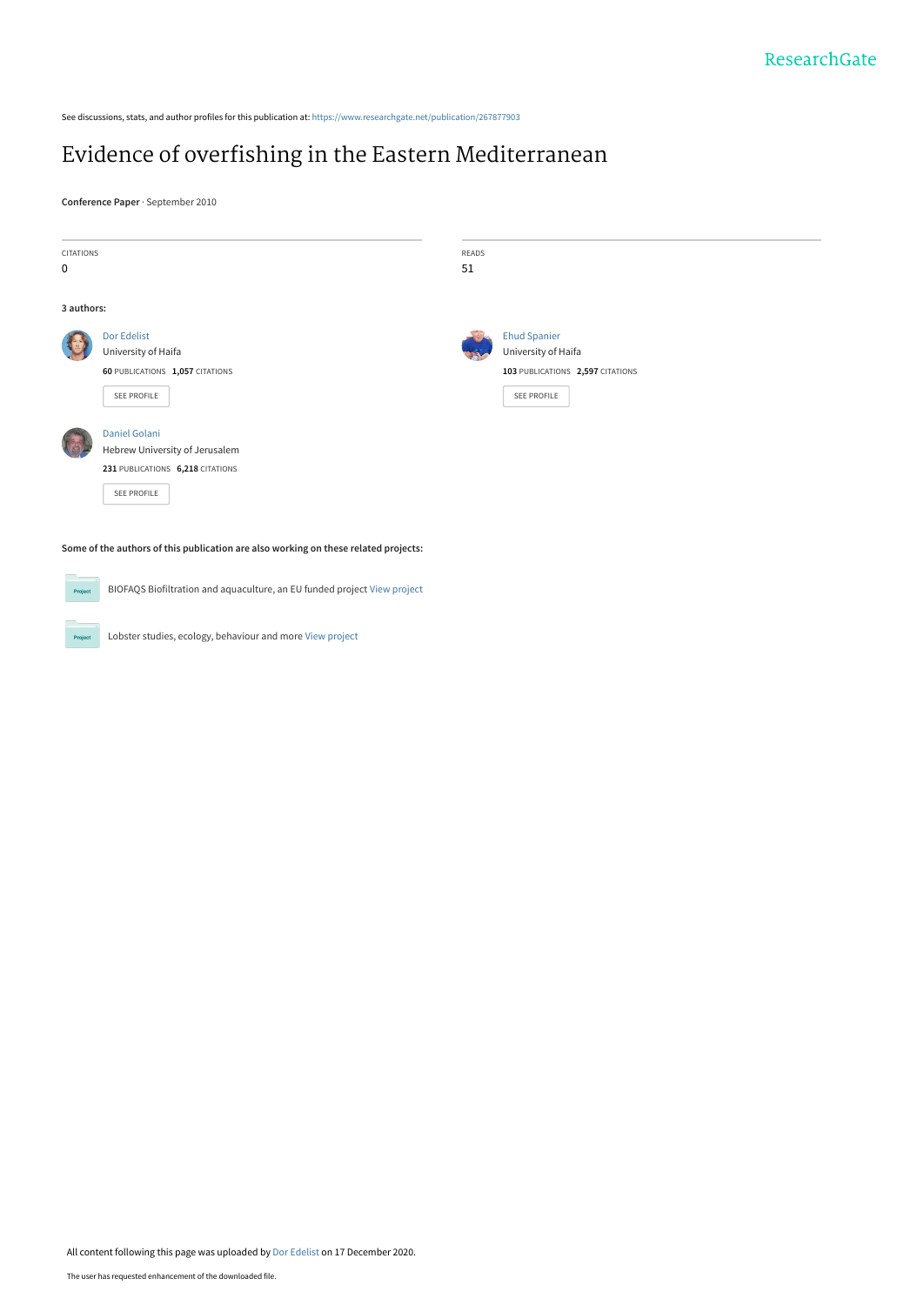

*J. Plankton Res. (2020) 42(2): 211–219. First published online February 27, 2020 doi:10.1093/plankt/fbaa008*

# ORIGINAL ARTICLE

# Phenological shift in swarming patterns of *Rhopilema nomadica* in the Eastern Mediterranean Sea

#### DOR EDELIS[T](http://orcid.org/0000-0001-9801-4205) <sup>1,\*</sup>, TAMAR GUY-HAIM<sup>2</sup>, ZAFRIR KUPLIK<sup>1,3</sup>, NOA ZUCKERMAN<sup>1</sup>, PHILIP NEMOY<sup>1</sup> AND DROR L. ANGEL<sup>1</sup> RECANATI INSTITUTE FOR MARITIME STUDIES AND DEPARTMENT OF MARITIME CIVILIZATIONS, CHARNEY SCHOOL OF MARINE SCIENCES, UNIVERSITY OF HAIFA, MOUNT CARMEL, HAIFA 31905, ISRAEL <sup>2</sup>ISRAEL OCEANOGRAPHIC AND LIMNOLOGICAL RESEARCH, NATIONAL INSTITUTE OF OCEANOGRAPHY, HAIFA, 31080, ISRAEL AND <sup>3</sup>DEPARTMENT OF BIODIVERSITY AND CONSERVATION BIOLOGY, UNIVERSITY OF THE WESTERN CAPE, CAPE TOWN 7535, SOUTH AFRICA

\*corresponding author: blackreefs@gmail.com

Received January 1, 2020; editorial decision February 6, 2020; accepted February 6, 2020

Corresponding Editor: Xabier Irigoien

Jellyfish (JF) swarms impact human wellbeing and marine ecosystems. Their global proliferation is a matter of concern and scientific debate, and the multitude of factors affecting (and affected by) their density and distribution merits longterm monitoring of their populations. Here we present an eight-year time series for *Rhopilema nomadica*, the most prominent JF species swarming the Eastern Mediterranean Sea. Reports were submitted by the public and within it a group of trained participants via an internet website between June 2011 and June 2019. Data collected included species, size, location, ranked amount and stinging. Swarms of *R. nomadica* prevailed in July and ended in August but were also prominent in winter from January to March. Both observations deviate from past swarming patterns described in the late 1980s, when summer swarms persevered until October and winter swarms were not documented. Climate change (increasing water temperature) and the westwards up-current spread of *R. nomadica* are discussed as possible explanations for this phenological shift. We further demonstrate how data obtained by Citizen Science is used to develop a swarming indicator and monitor JF in time and space, and propose a forecast based on these observations.

KEYWORDS: jellyfish; citizen science; climate change; Eastern Mediterranean; *Rhopilema nomadica*

# INTRODUCTION

# Jellyfish proliferation

Jellyfish (JF) are gelatinous zooplankton that may form massive swarms with far reaching implications for human health and well-being and may indicate changes in the [regional ecosystem functioning \(](#page-8-0)[Purcell, 2005](#page-9-0)[;](#page-8-0) Brotz *et al*., 2012; [Schnedler-Meyer](#page-9-1) *et al*., 2018). JF are a key part of the food web and in many cases, they serve as important grazers and predators that keep lower trophic levels in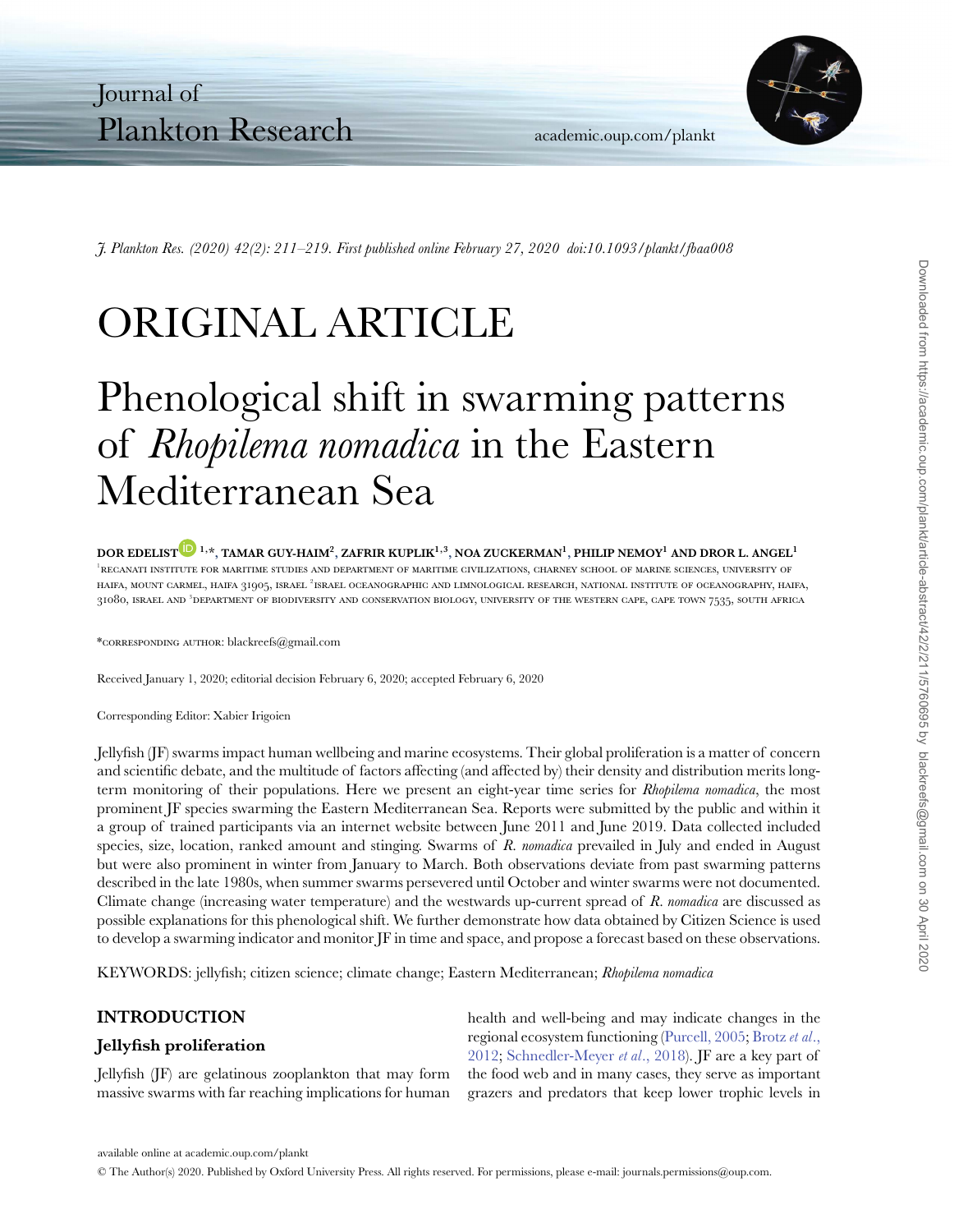

<span id="page-2-0"></span>**Fig. 1.** Distribution and swarming of *R. nomadica* in the Mediterranean Sea. Extended from Yahia *et al*. (Yahia *et al*[., 2013\)](#page-9-2) and Balistreri *et al*.  $(Balisterri et al., 2017) = Study area = First record = First reported swarm.$ 

check. They may also provide a habitat and serve as a food source to many species (Tilves *et al*[., 2018\)](#page-9-3). JF also negatively impact several human ecosystem services. They affect provisioning services through competition and predation on juvenile fishes. Provision of electricity and desalinated water may be hampered by JF blocking of seawater intake pipes [\(Galil, 2012;](#page-8-2) Angel *et al*[., 2016\)](#page-8-3). JF affect regulating services through top-down control and trophic cascade changes in marine food webs (Pitt *et al*., [2007\). Most importantly, they impact cultural services and](#page-9-4) human health by stinging bathers, which is detrimental to coastal recreation and tourism (Brotz *et al*[., 2012;](#page-8-0) Ghermandi *et al*[., 2015\). Marine bio-invasions, fishing pressure,](#page-8-4) increased pollution and climate change have all been [postulated to contribute to the rise of JF \(Richardson](#page-9-5) *et al*., 2009; [Boero, 2013;](#page-8-5) Boero *et al*[., 2016\)](#page-8-6), but without baselines, time series and long-term monitoring, they remain mere speculations [\(Gibbons and Richardson, 2013\)](#page-8-7). Furthermore, the limited scientific understanding of factors underlying swarms and the scales of temporal and spatial variability in proliferations still curtail our capacity [to devise successful management strategies \(Richardson](#page-9-5) *et al*., 2009; [Boero, 2013;](#page-8-5) [Prieto, 2018\)](#page-9-6).

JF proliferation has been described in many parts of the world in recent decades [\(Richardson](#page-9-5) *et al*., 2009; [Brotz, 2016\)](#page-8-8) and specifically in the Mediterranean Sea (Brotz *et al*[., 2012;](#page-8-0) Angel *et al*[., 2016\)](#page-8-3). Ocean currents, storms, light, moon phase, substrate availability, ocean productivity, salinity and temperature are some of the environmental variables that are thought to affect/initiate JF swarms (Lotan *et al*[., 1994;](#page-9-7) Ceh *et al*[., 2015;](#page-8-9) Gibbons *et al*., 2016; [Schnedler-Meyer](#page-9-1) *et al*[., 2018\). The erratic](#page-8-10) and often unpredictable nature of swarms suggests that some of these factors may be inter-correlated and act synergistically [\(Boero, 2013;](#page-8-5) [Gibbons](#page-8-10) *et al*., 2016). On top of these, swarm seasonality of medusae with an alternating benthic-pelagic (metagenic) life cycle strategy further complicates our understanding of swarm dynamics (e.g. [Schnedler-Meyer](#page-9-1) *et al*., 2018).

# Rhopilema nomadica in the Mediterranean Sea

The origin of *Rhopilema nomadica* was postulated to be in the Indian Ocean (Galil *et al*[., 1990\)](#page-8-11), but its reports outside of the Mediterranean are rare, far apart [\(Berggren, 1994;](#page-8-12) [Tahera and Kazmi, 2015\)](#page-9-8) and may also be misidentifications (e.g. [Morandini and Gul, 2016\)](#page-9-9). *R. nomadica*, that probably entered the Mediterranean via the Suez Canal (Lessepsian migration), was first recorded in the Mediterranean in 1977 (Lotan *et al*[., 1994\)](#page-9-7), and its population [exploded in the 1980s. Appearing in Israel first \(Galil](#page-8-11) *et al*., 1990), then Lebanon and Syria (Lotan *et al*[., 1994\)](#page-9-7), Turkey, Greece, Malta, Tunisia (Brotz *et al*[., 2012,](#page-8-0) Yahia *et al*[., 2013\) Egypt \(Abu El-Regal and Temraz, 2016;](#page-9-2) [Madkour](#page-9-10) *et al*., 2019) and most recently Sardinia and Sicily [\(Fig. 1\)](#page-2-0).

Scyphomedusae have been described in the Mediterranean as far back as the days of Aristotle [\(Ogle, 1882\)](#page-9-11). Among them, the recent establishment and rapid spread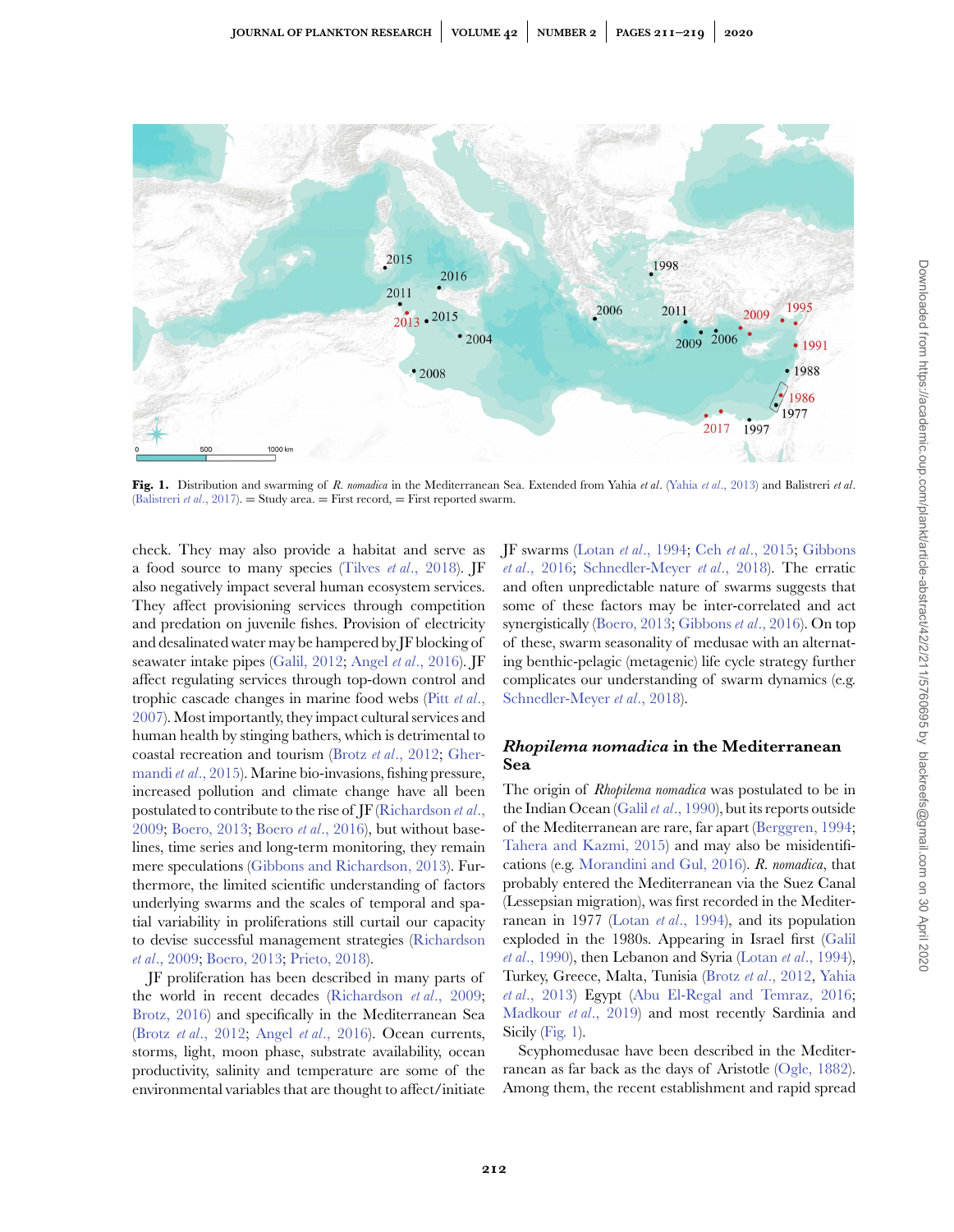<span id="page-3-0"></span>

| Field                         | Version 1.0                                    | Version 2.0                                                                             |  |  |  |  |  |
|-------------------------------|------------------------------------------------|-----------------------------------------------------------------------------------------|--|--|--|--|--|
| Report type*                  | Inshore\Offshore                               | Inshore\Offshore                                                                        |  |  |  |  |  |
| Details                       | Name*, Email, Phone                            | Name*, Email, Phone                                                                     |  |  |  |  |  |
| Latitude*                     | 20 beaches                                     | 33 beaches (+Auto GPS option)                                                           |  |  |  |  |  |
| Longitude* (dist. from shore) | 0, 0-200 m, 200 m-1 nm, 1-6 nm, $>$ 6 nm       | 0, 0-200 m, 200 m-1 nm, 1-6 nm, $>$ 6 nm                                                |  |  |  |  |  |
| Time/date*                    |                                                | $V$ (+auto time option)                                                                 |  |  |  |  |  |
| Activity types*               | 6 offshore, 7 inshore                          | 10 offshore, 11 inshore                                                                 |  |  |  |  |  |
| JF species                    | 7*                                             | 12                                                                                      |  |  |  |  |  |
| JF quantity*                  | Zero, Few (0-5), Medium (5-50), Many ( $>50$ ) | Zero, Few (0–5), Medium (5–50), Many ( $>50$ )                                          |  |  |  |  |  |
| Size (diameter in cm)         | $0-10$ , 10-30, 30-60, $>60$                   | $0-10$ , $10-30$ , $30-60$ , $>60$ , $0-30$ , $0-60$ , $10-60$ , $>0$ ,<br>$>10.$ $>30$ |  |  |  |  |  |
| Stinging                      |                                                |                                                                                         |  |  |  |  |  |
| JF on the beach               |                                                |                                                                                         |  |  |  |  |  |
| Photo upload                  | ν                                              |                                                                                         |  |  |  |  |  |
| Mobile phone option           |                                                |                                                                                         |  |  |  |  |  |
| Comment section               | ٧                                              |                                                                                         |  |  |  |  |  |

*Table I: Reporting fields in version 1.0 (2011–6) and version 2.0 (2016–9) for the <www.meduzot.co.il> website*

∗ = obligatory fields, V = viable reporting option.

of *R. nomadica* stands out as a remarkable change in the gelatinous zooplankton community by severely impacting [both ecosystems and humans \(Galil,](#page-8-3)[2012;](#page-8-3) Angel *et al*., 2016). *R. nomadica* is by far the most prominent medusa in the Levant today. Its swarms have attracted widespread attention and its life cycle, distribution and impacts have [been described in detail \(Lotan](#page-9-7) *et al*[., 1992;](#page-9-12) Lotan *et al*., 1994; [Nakar, 2011;](#page-9-13) [Galil, 2012;](#page-8-2) [Ghermandi](#page-8-4) *et al*., 2015; Angel *et al*[., 2016\)](#page-8-3). Lotan *et al*. (Lotan *et al*[., 1994\)](#page-9-7) tracked *R. nomadica* swarms in Israel in 1989–1992 and recorded a long summer-autumn swarm, but no large winter swarms. A 500 km long Levantine coastal zone was reportedly inhabited by *R. nomadica* in the 1990s (Lotan *et al*[., 1994\)](#page-9-7), whereas today its distribution has increased tenfold, and it covers *>* 5000 km of Mediterranean coasts [\(Fig. 1\)](#page-2-0).

#### Citizen science as a tool for JF study

In recent years, citizen science (CS) has become a powerful tool for collecting environmental/ecological data at large spatial or temporal scales [\(Newman](#page-9-14) *et al*., 2012; [Tweddle](#page-9-15) *et al*., 2012). Enhancement of scientific data collection by volunteers is particularly common in largescale long-term ecological studies, making JF reporting [especially fit for CS \(](#page-8-14)[Zenetos](#page-9-16) *et al*., 2013; Deidun and Sciberras, 2017; Pires *et al*[., 2018;](#page-9-17) [Nordstrom](#page-9-18) *et al*., 2019). Involvement of citizens in environmental science also increases public awareness and connection with nature and can help promote better policy and management of the marine environment [\(Tweddle](#page-9-15) *et al*., 2012).

In the present study, we bring forth biological, ecological and spatiotemporal findings concerning *R. nomadica* swarming as reported by a CS initiative along the Mediterranean shores of Israel over 8 years (2011–2019). We use the data to document changes in swarming trends in the Levant for the first time, observe the species' spatial and temporal distribution and discuss how climate change and range expansion may have contributed to a shift in JF swarm dynamics.

#### METHOD

#### Data collection

JF sightings were recorded by volunteer reporters (citizens) along the Mediterranean coast of Israel between latitudes 31.593541 N and 33.094052 N, between 30 June 2011 and 30 June 2019 via a dedicated internet website [\(www.meduzot.co.il\)](www.meduzot.co.il) in Hebrew. Photographs of 11 JF species (9 scyphozoans and 2 ctenophores) and detailed information facilitating identification of these species were provided in the website. Citizen scientists were asked to report the longitude (binned into 4 zones) and latitude (20 zones) of the observation, the type of activity they were engaged in (bathing, swimming, surfing, kayaking, diving, walking on the beach, yachting and fishing), JF species encountered, their quantity and size, whether stranded JF were observed on the beach and if they were stung by JF [\(Table I\)](#page-3-0). The first version of the website was released in June 2011, and in July 2016 a newer version of the website was debuted. In the new version, some cosmetic changes were made, a smartphone reporting option was added (which substantially boosted reporting) and some reporting fields were revised [\(Table I\)](#page-3-0).

As five out of eight years surveyed relied on version 1.0, we refer to the first version for both periods in the analysis. For example, JF size was estimated as bell diameter in cm ranked in four size groups: 0–10, 10–30, 30–60 and *>*60 cm.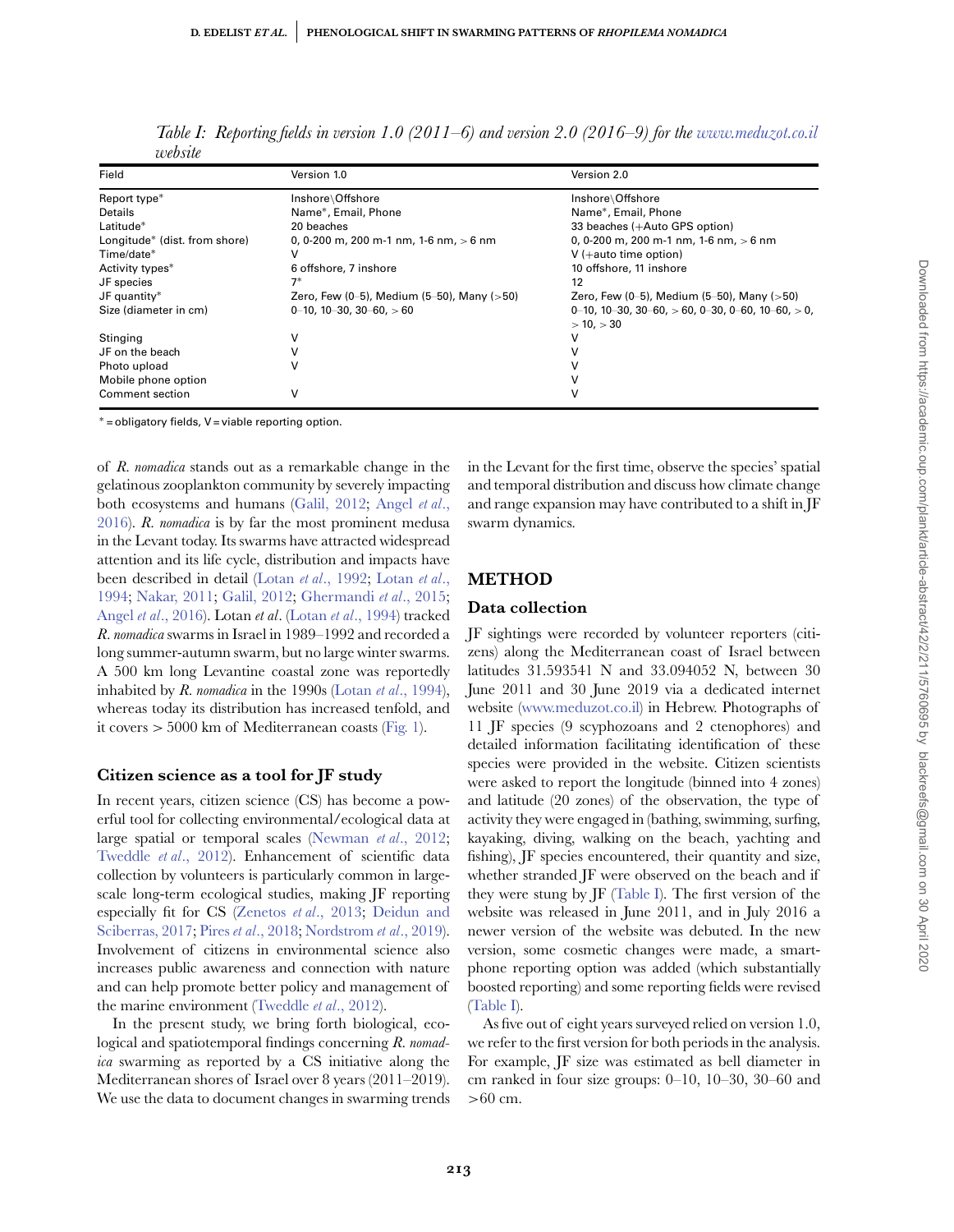<span id="page-4-0"></span>

| Parameter | Conflict with expert<br>opinion | Excessive size for<br>species | and foul language | IИ<br>Menacing comments Multiple $(>4)$ species Rare species |  |  |  |  |  |
|-----------|---------------------------------|-------------------------------|-------------------|--------------------------------------------------------------|--|--|--|--|--|
| Score     |                                 |                               |                   |                                                              |  |  |  |  |  |

*Table II: Parameters and scoring used in the screening algorithm*

A value of 0, 1 or 2 points was assigned to five reasons for deleting a report: Conflict with Expert Opinion (EO) received extra weight (2 points), while unusually large size for small jellyfish species (S), Menacing comments and foul language in the comments section (FL), More than four species are reported simultaneously (M) and Rare species reported in unusual large amounts (R) all received 1 point. RD is Report Deletion. If RD was >4, the report was deleted and omitted from the database.  $RD = (EO X 2) + S + FL + M + R$ 

# DATA ANALYSIS

# Quality assurance and weighing

Taxonomic identification was facilitated by technological aids such as photos and short descriptions for the JF species in the website. A ranking system was established for volunteers (see Freitag *et al*[., 2016\)](#page-8-15), as follows. The observations of 101 trained observers were allocated twice the weight of the "regular" reports in the database. The trained observers included 85 marine scientists (71 of them marine biologists) and 16 trained divers/swimmers/fishers trained by us to identify JF.

A daily screening of reports was performed, during which reports that seemed false (e.g. accidental doublesending) or suspected as intentionally false (troll reports) were removed. Troll reports typically contained multiple species (a quarter of the removed reports indicated presence of all 9 species at once) in which large numbers (*>*50) of large JF specimens (*>*60 cm) were reported, at times when no JF were reported in the water by any other user. Foul language and menacing threats typically accompanied troll reports in the "comments" section, and we used these comments to identify and remove troll reports.

All removed reports were screened retroactively based on a simple algorithm, using the parameters listed in [Table II.](#page-4-0) In total, 845 (6.6%) of all reports were removed as false or troll.

# Jellyfish swarm indicator (JSI)

A large variety of activities (e.g. swimming, diving, sailing and walking on the beach), sea conditions (rough, calm), area covered (meters to kilometers), duration of the visit (few minutes to many hours) and differences in reporting frequency contribute to the ultimate observations (or absence) of JF. The relative abundances of JF observed by volunteers can be reported by means of a ranking system [\(Bernard](#page-8-16) *et al*., 2011). In the website reporting form, participants were offered a categorical value of "0", "1–5", "5–50" and "*>*50" for abundances (similar to that applied by [Fuentes](#page-8-17) *et al*., 2010), which was in addition literally denoted as "zero", "few", "medium"

and "many" JF observed. We subsequently used values of "0","2","10" and "50", respectively, to account for JF abundance, and the average number of JF per report per month [Eq. [\(1\)](#page-4-1)] was used to create a Jellyfish Swarm Indicator (JSI), defined as:

<span id="page-4-1"></span>
$$
\tilde{\jmath}^{SI} = \frac{\sum_{i=1}^{n} A_i}{n} \tag{1}
$$

where *Ai* is the binned quantity (0, 2, 10 or 50) of *R. nomadica* per report *i* and *n* is the number of reports per month.

What constitutes a swarm may change markedly over different periods, locations and JF species, and arbitrary values may be used to help determine cutoff points for this definition [\(Bernard](#page-8-16) *et al*., 2011). Here we use an average JSI value of 5 as cutoff to indicate a swarm in each month, as it successfully separated months with large conspicuous swarms from months with no swarms according to our own observations throughout the study period. A value of JSI *>*5 also literally means that on average, more than a few JF were observed in the water for this month.

High spatial resolution may present considerable challenges due to uneven reporting of JF in different zones (e.g. [Bernard](#page-8-16) *et al*., 2011). Considering *R. nomadica* swarms may stretch for hundreds of km (Lotan *et al*[., 1994\)](#page-9-7), we grouped the 20 reporting zones given in the website reporting form into three 60 km long areas (North, Center and South), each including both large urban beaches and less frequented beach zones. A total of 5294 reports were submitted in the northern area, 3930 in the Center and 3396 in the South. Within these areas, 23, 20 and 15.5%, respectively, were offshore reports (*>*200 m from the beach).

# Statistical analyses

JSI datasets (Month X Year, Week X Year, Distance X Area) were tested for homogeneity of variance using Bartlett's test. Two-way analysis of variance (ANOVA) was conducted to compare the main and interactive effects of: (1) year and month on JF swarming (JSI), and (2) area (north, center, south) and distance (onshore, offshore)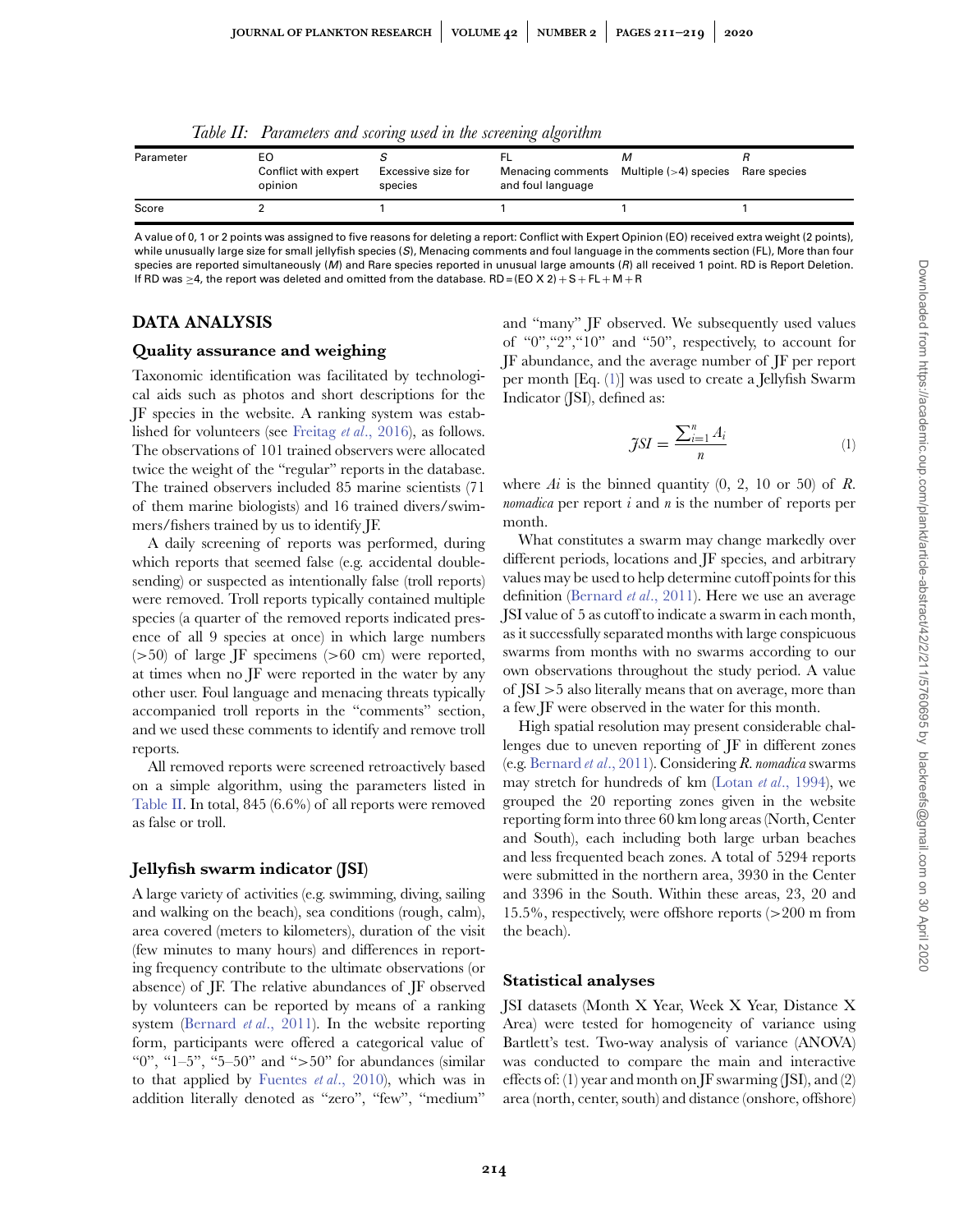

<span id="page-5-0"></span>**Fig. 2.** Eight year time series of the monthly JSI, as a proxy for *R. nomadica* swarming. Hot (red) colors indicate high JSI values (i.e. high swarming intensity).

on number of reports, and followed by Tukey HSD post hoc tests. Significance was determined at *α* ≤ 0.05. All statistical analyses were conducted using R version 3.5.1 (R Core Development Team, 2018).

#### RESULTS

#### Reporting trends

From June 2011 to June 2019, 2798 individual users logged 12620 reports in the website. There were 4032 reports of *R. nomadica* and 5963 reports of "zero jellyfish"—both were used for calculating the JSI. Additionally, there were 2625 reports of other JF species that were not analyzed here but will be presented in future publications. A total of 10 147 of the reports (80%) were inshore (*<*200 m from the coast) and 2473 offshore; 6161 of the reports were submitted in the early summer months of June and July and varied between 393 (December) to 907 (September) in other months. Stinging by JF was indicated in 2978 reports; 1210 (40%) of these were directly associated with *R. nomadica* and an additional 950 (32%) stingings with no JF sighted. A total of 81% of the *R. nomadica*-associated stinging events occurred during the summer months of June and July. Beached *R. nomadica* specimens were also reported in larger numbers in June and July, with 84% of the stranding reports of *>*50 specimens occurring in these months.

#### Temporal trends in R. nomadica distribution

The monthly JSI displayed high variance over the 96 months of the study [\(Fig. 2\)](#page-5-0). *R. nomadica* was found to swarm annually in July, but sometimes two (e.g. 2015) or even three (2014 and 2017) swarming episodes were recorded in a single year, and in 2016 and 2018, there were no swarms in July [\(Fig. 2\)](#page-5-0).



<span id="page-5-1"></span>**Fig. 3.** Average numbers of *R. nomadica* per inshore and offshore report (JSI) for the three latitudinal areas over the eight-year study period  $\pm$ SE.

There were 27 months with a JSI value higher than five. Of these, 18 were in 2014, 2015 and 2017—years that included long winter swarms. JSI data were normally distributed (Bartlett's test, *P <* 0.01). Two-way ANOVA showed that "month" was an important factor contributing to the JSI  $(F = 5.419, P = 0.022)$ , but not "year"  $(F = 0.023, P = 0.878)$  or their interaction. Swarms were particularly prominent in the month of July appearing in all years except for 2016 and 2018. Tukey HSD post hoc tests showed that the pairs of months differing significantly from each other with respect to swarm occurrence (using JSI) are July–May, July–August, July–November and July–December.

#### Spatial trends in R. nomadica distribution

A total of 176–1190 reports per zone were submitted in the 20 designated zones over the 190 km long Israeli Mediterranean coast. Many reports were submitted in the bathing beaches of the cities of Tel-Aviv, Ashdod and Haifa. These urban cells were characterized by many inshore reports, mostly in the bathing season. After grouping of the zones into three areas, the number of inshore reports submitted totaled 3682 (North), 2367 (Center) and 2180 (South) and offshore reports totaled 789 (North), 638 (Center) and 338 (South). The average number of *R. nomadica* per report (JSI value) was significantly higher in the South and significantly higher offshore [\(Fig. 3\)](#page-5-1).

Two-way ANOVA on JSI showed that both area  $(F = 51.6, P < 0.01)$  and distance from shore  $(F = 502.8,$  $P < 0.01$ ) were significant as well as their interaction  $(F = 12.4, P < 0.01)$ . Tukey HSD post hoc test showed that all areas differed significantly.

#### Size distribution of R. nomadica

Among the reports on JF, 3257 entries included information on bell diameter, but 775 entries failed to report JF size. The mixed size groups  $(0-30, 0-60, 0.01)$  and  $10-60$  cm were seldom used by citizen scientists (only 3% of all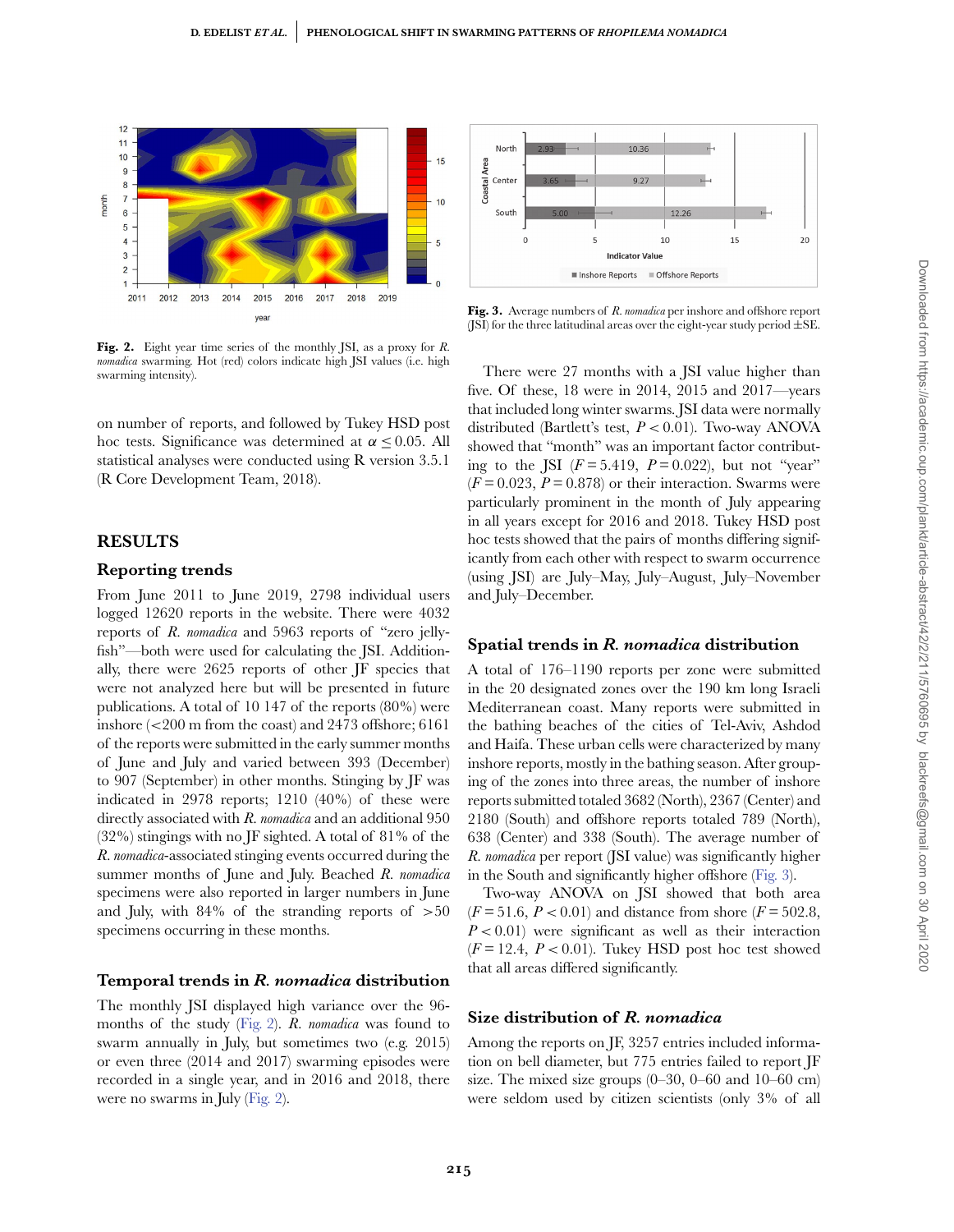

<span id="page-6-0"></span>**Fig. 4.** Monthly weighted proportion of *R. nomadica* size classes (bell diameters in cm) in 2011–2019 and mean monthly Sea Surface Temperatures (black line. Source: daily mean temperature in Haifa at a depth of 3 m in January–December 2013 by [Guy-Haim](#page-8-18) *et al*., 2016).

reports) and these were therefore omitted from the size analysis; however, it should be recognized that mixed size classes in a swarm are quite common and could have been under-reported. We observed a marked seasonal pattern in the size of *R. nomadica* individuals [\(Fig. 4\)](#page-6-0). The proportion of small JF (*<*10 cm bell diameter) increased from March and peaked in September, then disappeared in January. Medium size class (10–30 cm) proportion increased as the year progressed and declined in January as larger JF moved in. Large (30–60 cm) and extra-large (*>*60 cm) specimens were consistently observed in the winter months as the water cooled and then decreased in proportion and disappeared altogether as the water warmed [\(Fig. 4\)](#page-6-0).

# DISCUSSION

# Spatial and temporal trends

Since its first observations in the Mediterranean in the 1970s, *R. nomadica* has spread throughout the Levant and beyond [\(Fig. 1\)](#page-2-0). In our 8-year study, no multiannual trend of increase or decrease in *R. nomadica* swarming was observed on the Mediterranean coast of Israel. Although there is a clear pattern, whereby *R. nomadica* swarms occur most summers around July, there are additional noteworthy trends that derive from the data. The JF-reporting citizen science website, [www.meduzot.co.il,](www.meduzot.co.il) was initially established to enhance the limited spatial and temporal monitoring that a small team of scientists could manage, considering the patchy distribution of this and other JF species. Eventually, a real-time online map of JF occurrence was made available to both alert the public about the occurrence of stinging JF along the beaches and to



<span id="page-6-1"></span>**Fig. 5.** Average number of *R. nomadica* per report per month (JSI value), with overlaid northward current velocity (blue line, source: monthly [mean surface currents in Ashdod in 1990–5 by](#page-9-19) Rosentraub and Brenner, 2007).

help recruit citizen scientists to the project. Early summer swarms of *R. nomadica* featured several co-occurring schyphomedusa species—mainly *Rhizostoma pulmo*, *Phyllorhiza punctata*, *Aurelia sp.*, *Marivagia stellata* and *Cotylorhiza* spp., particularly during the 2015 and 2019 summer swarms. These co-occurring species typically intermixed with *R. nomadica*, rather than formed their own separate swarms, supporting the notion that JF ecology across different [taxa may be determined by similar processes \(Omori and](#page-9-20) Hammer, 1982).

The larger offshore presence of *R. nomadica* [\(Fig. 3\)](#page-5-1) points to its preferred pelagic habitat in the prevailing current, away from the swash and shallow wave action. The higher JSI values observed in the south may be a result of the early arrival of swarms to the south (swarm emergence tends to be more dramatic than its more gradual demise) or due to swarm dwindling as it drifts northwards.

*R. nomadica* swarms with a JSI *>* 5 may occur in almost every month of the year and in the present study only August and November never exceeded this value [\(Fig. 2\)](#page-5-0). The extended winter swarms of extra-large specimens appeared in January, typically decreased in April and were followed by shorter yet more frequent and intense early summer swarms of smaller (11–60 cm) individuals [\(Fig. 4\)](#page-6-0). Summer swarms typically occur in late June but also as early as May (in 2015) and intensify in July. These months are also characterized by a northwards current intensification. From August to December, swarms were found to be rare and generally smaller [\(Fig. 5\)](#page-6-1).

JSI trends were monthly and seasonal, rather than multiannual. July and January were the months with the highest JSI values [\(Fig. 5\)](#page-6-1), exceeding five in six and five years out of eight, respectively. Importantly, these months are also characterized by strong currents carrying the JF northwards [\(Fig. 5\)](#page-6-1). These observations vary considerably from those made by Lotan *et al*. (Lotan *et al*[., 1994\)](#page-9-7) who documented longer summer swarms lasting through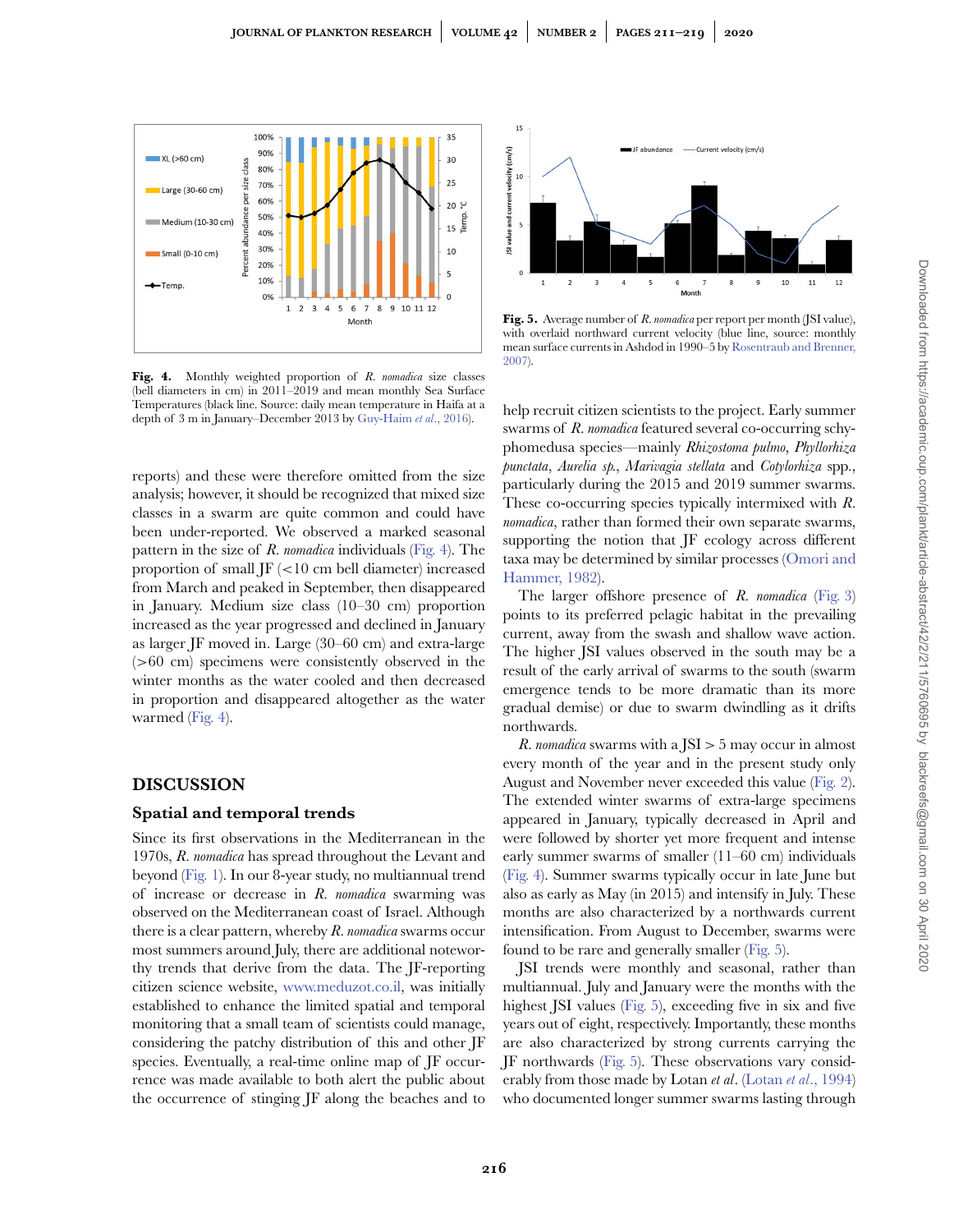autumn and much smaller winter swarms. This change may either be due to the extended duration of the present study which covered more years, different methods for assessing JF densities or due to an actual phenological change in swarming patterns and the conditions and mechanisms underlying them, as discussed below. Based on these trends, we forecast that large Levantine *R. nomadica* swarms will persist in July, often arrive earlier and vanish in early August. Winter swarms may intensify with warming waters, while lower swarming is expected in the autumn and spring as the currents decrease.

# Factors involved in the observed shift in R. nomadica swarming

Phenological shifts in JF populations are common [\(Schnedler-Meyer](#page-9-1) *et al*., 2018) and may be decoupled from certain ecosystem factors while corresponding to others [\(van Walraven](#page-9-21) *et al*., 2015). Here we discuss warming Mediterranean water and range expansion of *R. nomadica* as factors that exhibited marked changes in the past three decades and are likely to contribute to the observed shift in swarming patterns.

#### *Climate change*

Climate may [\(Purcell, 2005;](#page-9-0) Boero *et al*[., 2016\)](#page-8-6) or may not [\(van Walraven](#page-9-21) *et al*., 2015) play a role in phenological shifts in JF swarming. Lotan *et al*. (Lotan *et al*[., 1994\)](#page-9-7) proposed that temperature synchronizes population dynamics of *R. nomadica*, relating to summer Levantine maxima of 28.5◦C in the late 1980s. Nevertheless, over the past 3 decades, Levantine Surface Waters have warmed by an average of 0.12◦C per year (Ozer *et al*[., 2017\)](#page-9-22), and nowadays, temperatures as high as 30.5–31.5◦C prevail [over the Israeli continental shelf in August \(Yeruham](#page-9-23) *et al*., 2015; [Guy-Haim](#page-8-18) *et al*., 2016). Our results show that rather than lasting from July through autumn (Lotan *et al*., [1994\), summer swarms now vanish in August \(Figs 2](#page-9-7) and [5\)](#page-6-1). Warmer summers may accelerate adult JF mortality, as even invasive opportunistic marine organisms may be pushed beyond their thresholds by excess warming [\(Belmaker](#page-8-19) *et al*., 2013). Lotan *et al*. (Lotan *et al*[., 1994\)](#page-9-7) attributed the synchronous summer swarms of *R. nomadica* to rising temperatures in the spring. This periodicity resembles spring vernalization processes in plants and seasonal heterotrichy in algae [\(Guy-Haim](#page-8-18) *et al*., 2016). Earlier warming of the waters in recent years matches the earlier arrival of *R. nomadica* swarms, and warming waters may now allow JF to survive and even flourish in winter.

#### *Range expansion*

Changes in temperature alone are probably not the single explanatory variable leading to JF swarming [\(Boero](#page-8-6) *et al*., [2016\)](#page-8-6), and it is likely that current regime, predation, marine productivity and life history are also involved [\(Gibbons](#page-8-10) *et al*., 2016; [Schnedler-Meyer](#page-9-1) *et al*., 2018). The appearance of extra-large *R. nomadica* in winter [\(Fig. 4\)](#page-6-0) suggests either the return or arrival of an older IF cohort. In the past, the westward spread of *R. nomadica* was thought to be limited by low winter temperatures west of Greece, and by lack of rocky substrate for polyp settlement in Egypt (Lotan *et al*[., 1992\)](#page-9-12). Nowadays, *R. nomadica* has been observed as far west as Tunisia and Sardinia [\(Balistreri](#page-8-1) *et al*., 2017; [Fig. 1\)](#page-2-0), and recently, numerous [swarms were reported off Egyptian coasts \(Abu El-Regal](#page-8-13) and Temraz, 2016). Notably, in July 2017, *R. nomadica* swarms were simultaneously reported in Israel [\(Fig. 2\)](#page-5-0) and from Baltim and Alexandria in Egypt, 700 km upcurrent (http://www.egyptindependent.com/sea-turtles[to-counter-jellyfish-on-shores/\). A synchronous bloom](http://www.egyptindependent.com/sea-turtles-to-counter-jellyfish-on-shores/) across the entire SE basin thus cannot be ruled out, and swarms are probably much larger than previous estimates of 100 km [\(Galil and Zenetos, 2002\)](#page-8-20). As *R. nomadica* distribution expands, it likely spreads additional polyps. The origins of the extra-large *R. nomadica* cohort we observe in the winter months along the Israeli coast may thus be from ephyrae released as far west as Tunisia. We also suggest that while swarming synchronicity is triggered by temperature, growth and feeding of both summer and winter swarms probably occur up-current, possibly in the nutrient rich waters off the Nile Estuary.

#### Prediction and future recommendations

Based on the present findings, we expect that summer *R. nomadica* swarms will continue to occur in July and possibly earlier and disappear in early August. Winter swarms are expected to persist and may intensify with further warming of the Mediterranean. We suggest that these predictions represent a phenological shift in *R. nomadica* swarming, which is of importance to the public as well as a wide range of maritime stakeholders that are critically affected by JF swarms. As demonstrated in the present study, *R. nomadica* swarming can happen in almost every month of the year, yet sometimes, a whole year may pass with no large swarms at all. In order to fully understand what drives such complex swarming patterns, ecosystem models must be established that incorporate all underlying factors. Importantly, such models should be developed in a regional ecosystem context, to provide a wide enough spatial picture. [Standardized protocols to estimate abundances \(Gibbons](#page-8-7) and Richardson, 2013) need to be adopted in future CS initiatives, to allow for comparable population surveys. Finally, the use of citizens was shown by us and by others (Pires *et al*[., 2018;](#page-9-17) [Nordstrom](#page-9-18) *et al*., 2019) to be a useful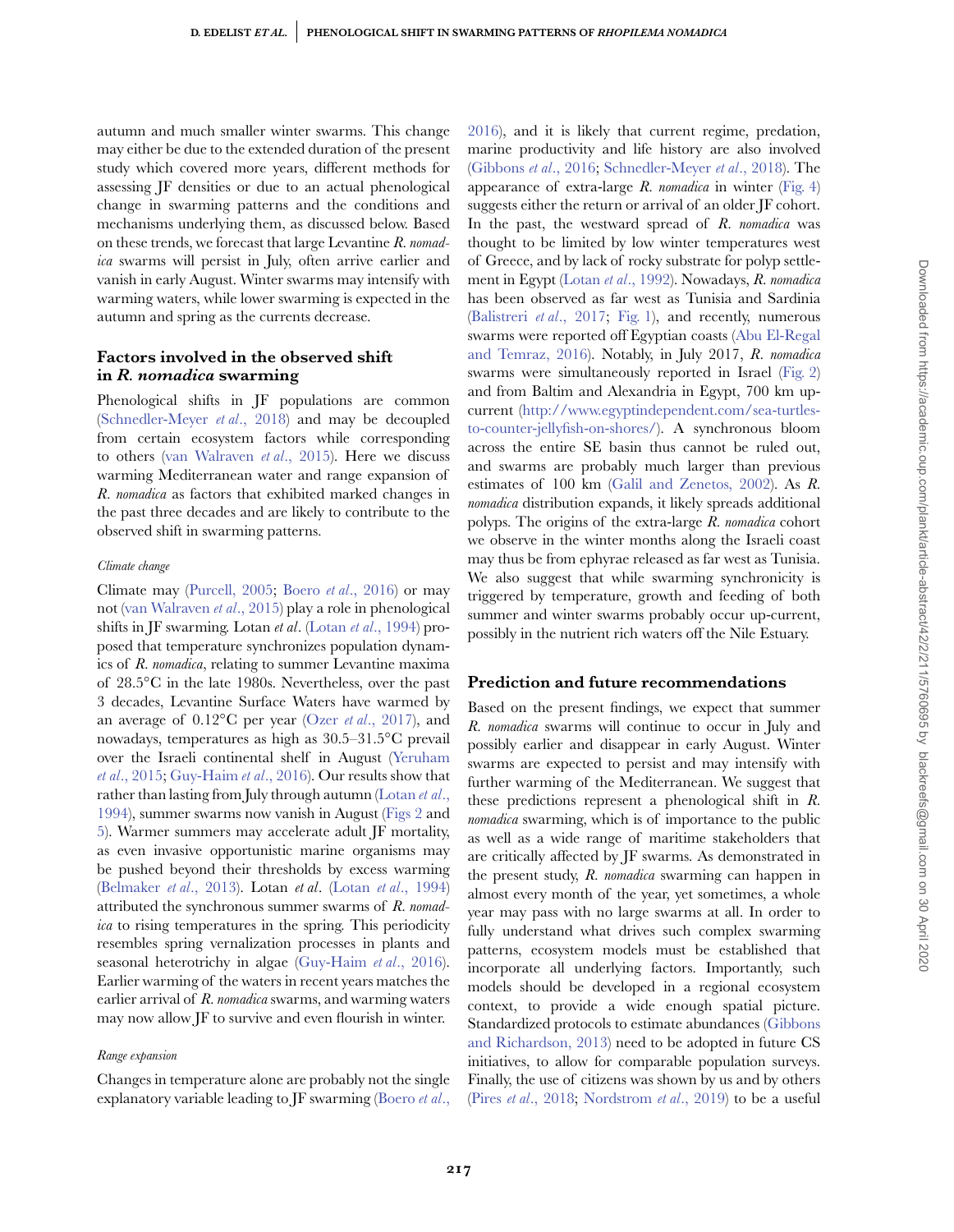tool for monitoring JF populations, and we advocate its expansion. Its application should be considered with these approaches of ecosystem modelling, regionalization (or even globalization) and standardization in mind.

# **CONCLUSION**

This study observes a shift in swarming patterns of the invasive scyphomedusa, *R. nomadica* in the Eastern Mediterranean Sea. Data provided by citizen science enabled us to find that winter swarms are now longer and more common than previously thought, and that summer swarms, which three decades ago extended to October, today stop in August. This phenological shift may be attributed to warming of Levantine waters over the past three decades or/and to the observed westwards spread of *R. nomadica* in the Mediterranean in this period.

# ACKNOWLEDGEMENTS

We would like to thank all the citizens who have contributed jellyfish observations to our website and especially to students in the Rambam School, Nahariya, Israel who did so as part of the Taking Citizen Science to School (TCSS) initiative.

# FUNDING

This work was supported by the GoJelly Project, EU Horizon 2020 [grant number 774499] to DA and by the Israel Society of Ecology and Environmental Sciences.

# DATA ARCHIVING

All data were deposited in an Open Access data archiving and publication repository (Pangaea, a member of the ICSU World Data System) and are available at: https://doi.pangaea.de/10.1594/PANGAEA. 897389

# REFERENCES

- <span id="page-8-13"></span>Abu El-Regal, M. and Temraz, T. (2016) Blooming of nomad jelly fish *Rhopilema nomadica* along the Egyptian Mediterranean coasts. *Comm. Int. Explor. Sci. Mer Mediterr., Rapp*, **41**, 489–490.
- <span id="page-8-3"></span>Angel, D., Edelist, D. and Freeman, S. (2016) Local perspectives on regional challenges: jellyfish proliferation along the Israeli Mediterranean coast. *Reg. Environ. Chang.*, **16**, 315–323.
- <span id="page-8-1"></span>Balistreri, P., Spiga, A., Deidun, A., Gueroun, S. K. M., Nejib, M. and Yahia, D. (2017) Further spread of the venomous jellyfish *Rhopilema nomadica* Galil, Spannier and Ferguson, 1990 (Rhizostomeae, Rhizostomatidae) in the western Mediterranean. *BioInvasions Rec.*, **6**. doi: [10.3391/bir.2017.6.1.04.](https://doi.org/10.3391/bir.2017.6.1.04)
- <span id="page-8-19"></span>Belmaker, J., Parravicini, V. and Kulbicki, M. (2013) Ecological traits and environmental affinity explain Red Sea fish introduction into the Mediterranean. *Glob. Environ. Chang.*, **19**, 1373–1382.
- <span id="page-8-12"></span>Berggren, M. (1994) *Periclimenes nomadophila* and *Tuleariocaris sarec*, two new species of Pontoniine shrimps (Decapoda:Pontoniinae), from Inhaca Island, Moçambique. *J. Crustac. Biol*, **14**, 782–802.
- <span id="page-8-16"></span>Bernard, P., Berline, L. and Gorsky, G. (2011) Long term (1981– 2008) monitoring of the jellyfish *Pelagia noctiluca* (Cnidaria, Scyphozoa) on Mediterranean coasts (Principality of Monaco and French Riviera). *Jour. Oceanogr. Res. Data*, **4**, 1–10.
- <span id="page-8-5"></span>Boero, F. (2013) Review of jellyfish blooms in the Mediterranean and Black Sea. *Gen. Fisheries. Commis. Medit. Stud. Rev.*, **92**, 63.
- <span id="page-8-6"></span>Boero, F., Brotz, L., Gibbons, M. J., Piraino, S. and Zampardi, S. (2016) Impacts and effects of ocean warming on jellyfish. In Laffoley, D. and Baxter, J. M. (eds.), *Explaining Ocean Warming: Causes, Scale, Effects and Consequences*Full report, Vol. **3.10**, IUCN, Gland, Switzerland, pp. 213–237.
- <span id="page-8-0"></span>Brotz, L., Cheung, W. W. L., Kleisner, K., Pakhomov, E. and Pauly, D. (2012) Increasing jellyfish populations: trends in large marine ecosystems. *Hydrobiologia*, **690**, 3–20.
- <span id="page-8-8"></span>Brotz, L. (2016) *Jellyfish fisheries—a global assessment. PhD dissertation*, University of British Columbia, p. 180.
- <span id="page-8-9"></span>Ceh, J., Gonzalez, J., Pacheco, A. S. and Riascos, J. M. (2015) The elusive life cycle of scyphozoan jellyfish – metagenesis revisited. *Sci. Rep.*, **5**, 12037.
- <span id="page-8-14"></span>Deidun, A. and Sciberras, A. (2017) Unearthing marine biodiversity through citizen science - the spot the jellyfish and the spot the alien fish campaign case studies from the Maltese islands (Central Mediterranean). *Bull. Entomol. Soc. Malt.*, **9**, 86–87.
- <span id="page-8-15"></span>Freitag, A., Meyer, R. and Whiteman, L. (2016) Strategies employed by citizen science programs to increase the credibility of their data. *Citiz. Sci. Theory Pract*, **1**, 2. doi: [10.5334/cstp.6.](https://doi.org/10.5334/cstp.6)
- <span id="page-8-17"></span>Fuentes, V. L., Angel, D. L., Bayha, K. M., Atienza, D., Edelist, D., Bordehore, C., Gili, J. M. and Purcell, J. E. (2010) Blooms of the invasive ctenophore, *Mnemiopsis leidyi*, span the Mediterranean Sea in 2009. *Hydrobiologia*, **645**, 23–27.
- <span id="page-8-11"></span>Galil, B. S., Spanier, E. and Ferguson, W. W. (1990) The scyphomedusae of the Mediterranean coast of Israel, including 2 Lessepsian migrants new to the Mediterranean. *Zool. Med.*, **64**, 95–105.
- <span id="page-8-20"></span>Galil, B. S. and Zenetos, A. (2002) A sea change – exotics in the Eastern Mediterranean. In Leppäkoski, E., Olenin, S. and Golasch, S. (eds.), *Invasive aquatic species of Europe: Distributions, impacts and management*, Kluwer Academic Publishers, Dordrecht, the Netherlands, pp. 325–336.
- <span id="page-8-2"></span>Galil, B. S. (2012) Truth and consequences: the bioinvasion of the Mediterranean Sea. *Integr. Zool.*, **7**, 299–311.
- <span id="page-8-4"></span>Ghermandi, A., Galil, B., Gowdy, J. and Nunes, P.A.L.D. (2015) *Jellyfish outbreak impacts on recreation in the Mediterranean Sea: welfare estimatesfrom a socioeconomic pilot survey in Israel. Ecosystem Services*, doi: [10.1016/j.ecoser.2014.12.004](https://doi.org/10.1016/j.ecoser.2014.12.004) [accessed 13 June 2018].
- <span id="page-8-7"></span>Gibbons, M. J. and Richardson, A. J. (2013) Beyond the jellyfish joyride and global oscillations: advancing jellyfish research. *J. Plankton Res.*, **35**, 929–938.
- <span id="page-8-10"></span>Gibbons, M. J., Boero, F. and Brotz, L. (2016) We should not assume that fishing jellyfish will solve our jellyfish problem. *ICES J. Mar. Sci.*, **73**, 1012–1018.
- <span id="page-8-18"></span>Guy-Haim, T., Silverman, J., Raddatz, S., Wahl, M., Israel, A. and Rilov, G. (2016) The carbon turnover response to thermal stress of